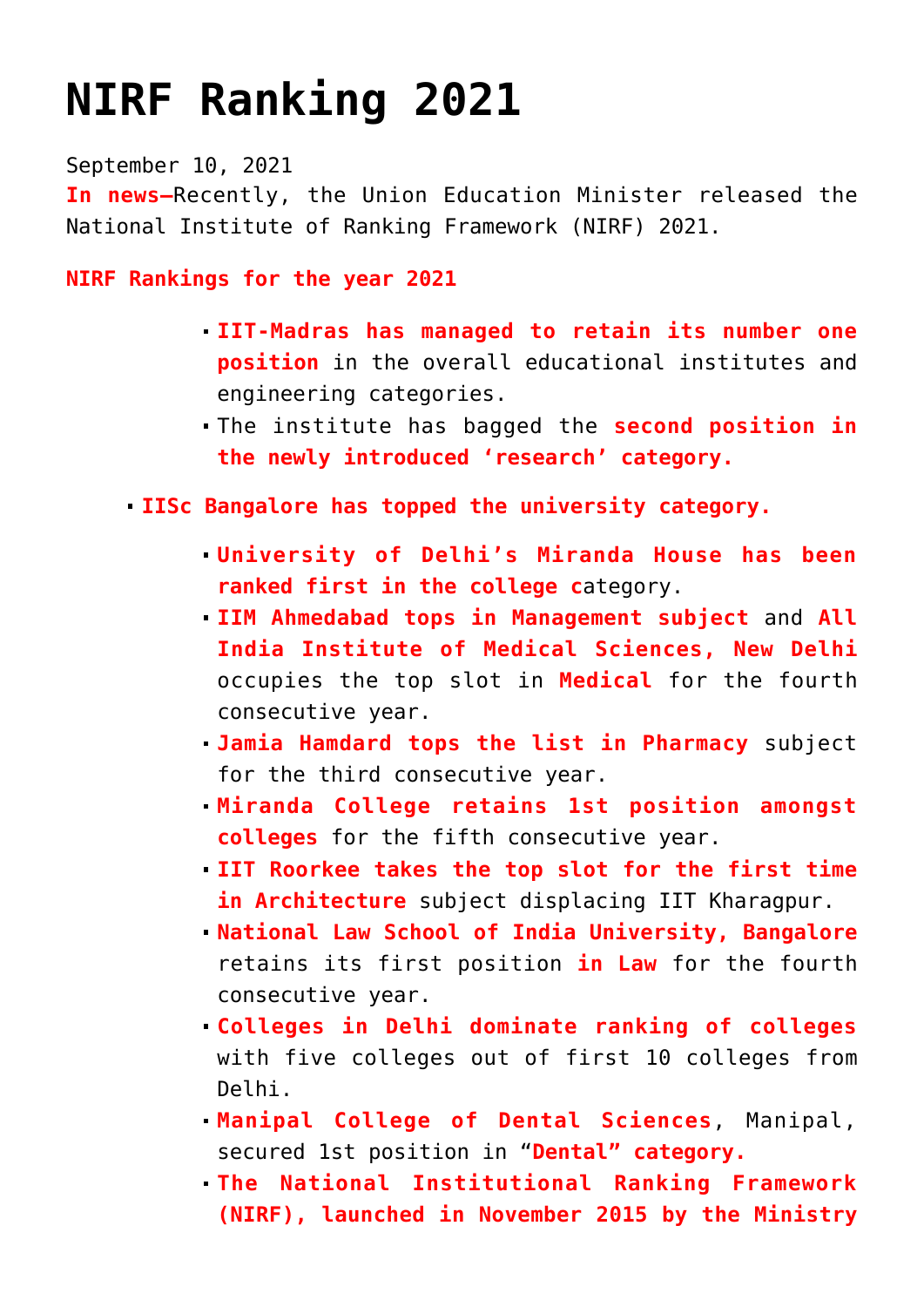**of Education**, was used for this edition as well as for the past five editions of India Rankings released for the years 2016 to 2021.

- This framework outlines a methodology to rank institutions across the country.
- **This is the sixth consecutive edition of India Rankings of HEIs in India.**
- During its maiden year in 2016, rankings were announced for the University category as well as for three domain-specific rankings, namely Engineering, Management and Pharmacy institutions.
- Over the period of six years, **three new categories and five new subject domains were added to bring the total tally to 4 four categories,** namely Overall, University, College and Research Institutions and 7 subjects, namely Engineering, Management, Pharmacy, Architecture, Medical, Law and Dental in 2021.
- **Research institutions have been ranked for the first time in India Rankings 2021.**

## **Overall ranks(top five)**

| Name                                  | Rank |
|---------------------------------------|------|
| Indian Institute of Technology Madras | 1    |
| Indian Institute of Science           | 2    |
| Indian Institute of Technology Bombay | 3    |
| Indian Institute of Technology Delhi  | Δ    |
| Indian Institute of Technology Kanpur | 5    |

## **Parameters**

- The ranking framework judges institutions **under five broad generic groups of parameters** of ;
	- Teaching.
	- Learning and Resources (TLR).
	- Research and Professional Practice (RP).